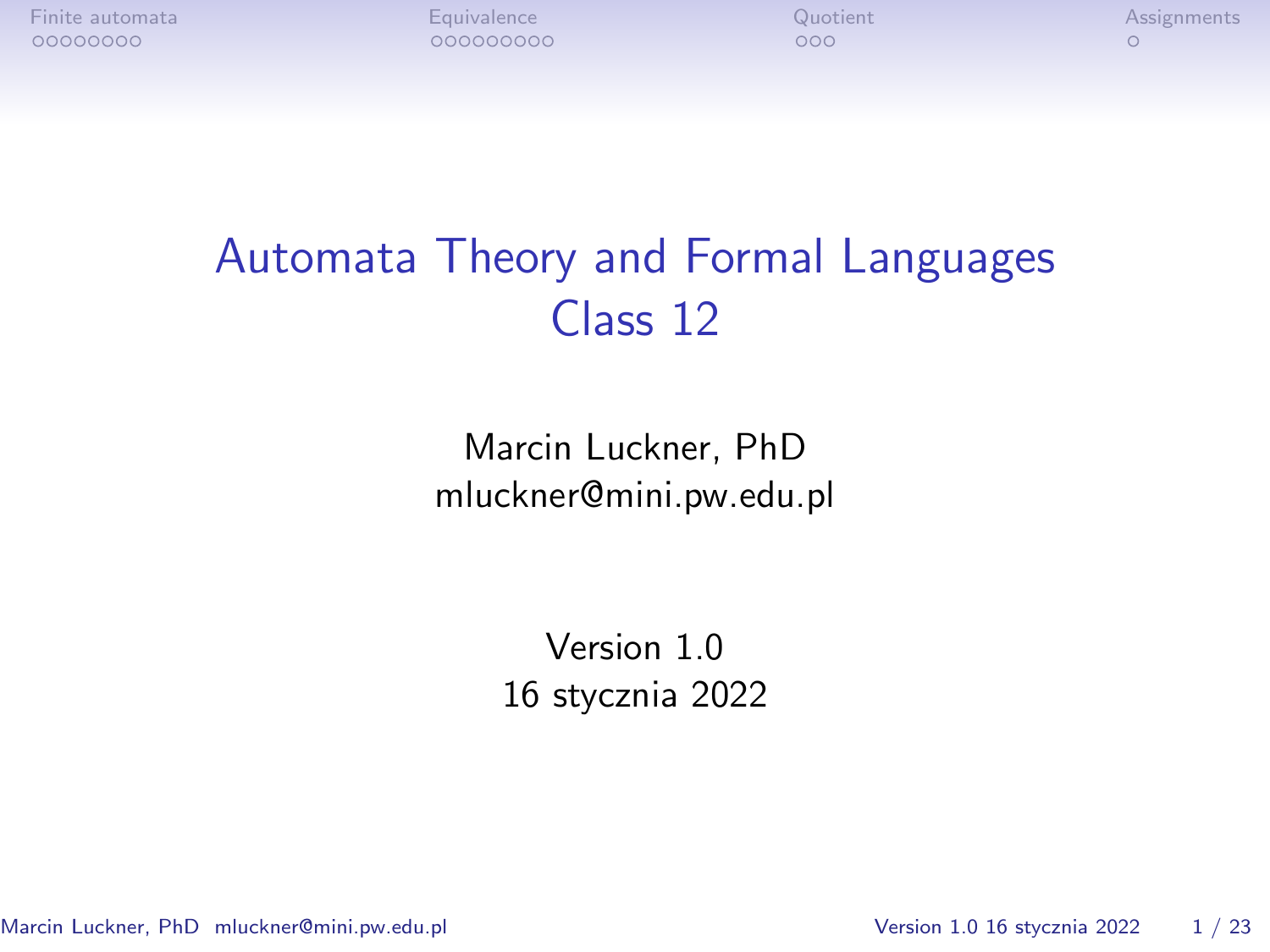# <span id="page-1-0"></span>Deterministic finite automata

$$
\mathit{M}=(\mathit{Q},\Sigma,\delta,q_0,\mathit{F})
$$

#### Deterministic finite automaton has the following components

Q a finite set of states

- $\Sigma$  a finite input alphabet
- $q_0$  the start state  $q_0 \in Q$
- F the set of final states F *⊂* Q
- *δ* transition function *δ* : Q *×* Σ *→* Q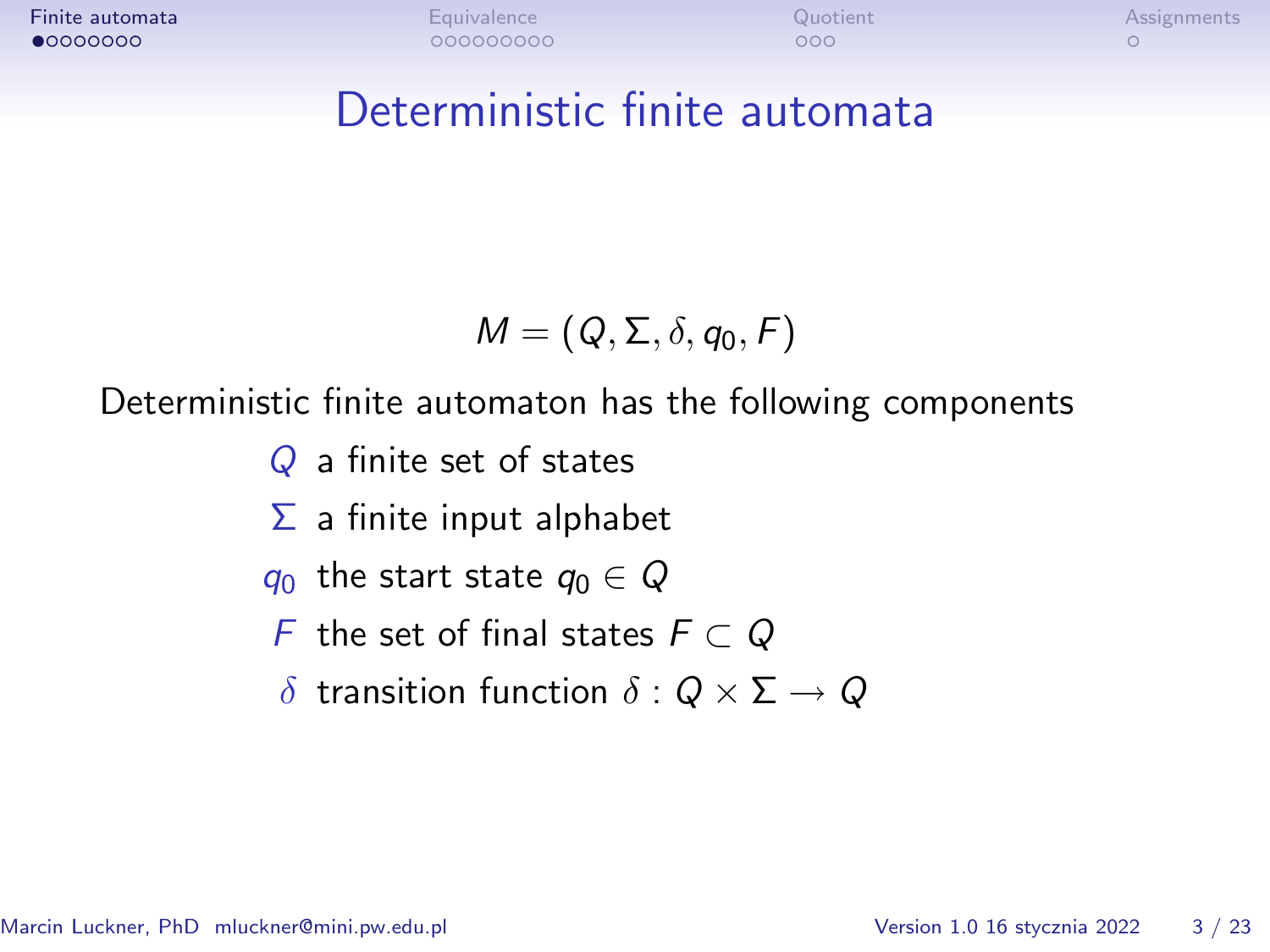### Nondeterministic finite automata

$$
\mathit{M}=(\mathit{Q},\Sigma,\delta,q_0,\mathit{F})
$$

Nondeterministic finite automaton has identical components as DFA except the transition function

 $\delta$  transition function  $\delta:Q\times \Sigma\rightarrow 2^Q$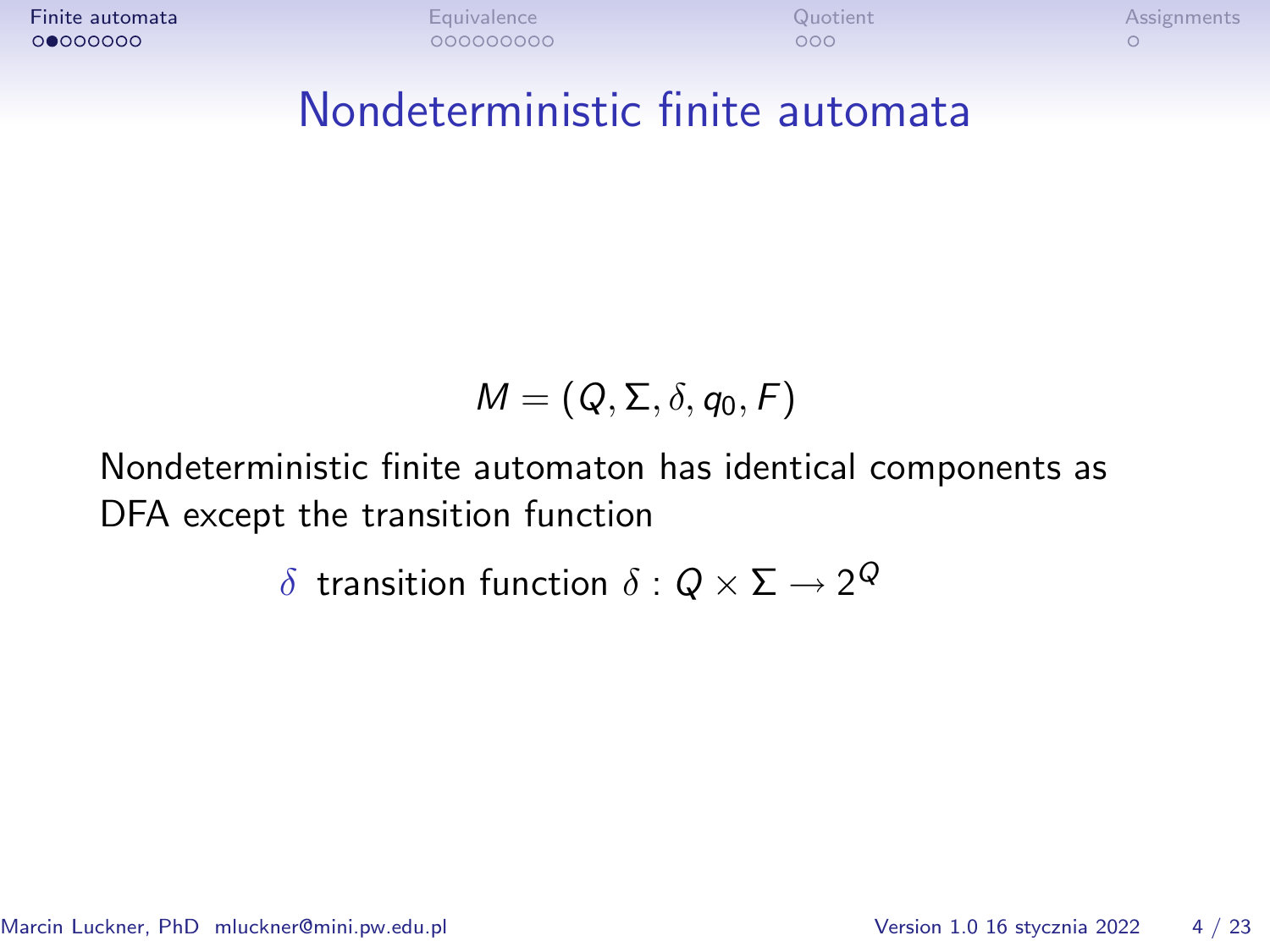#### Finite automation with  $\epsilon$ -movements

$$
M=(Q,\Sigma,\delta,q_0,F)
$$

Finite automaton with  $\epsilon$ -movements has identical components as NAS except the transition function

 $\delta$  the transition function  $\delta:Q\times \Sigma\cup\{\epsilon\}\rightarrow 2^Q$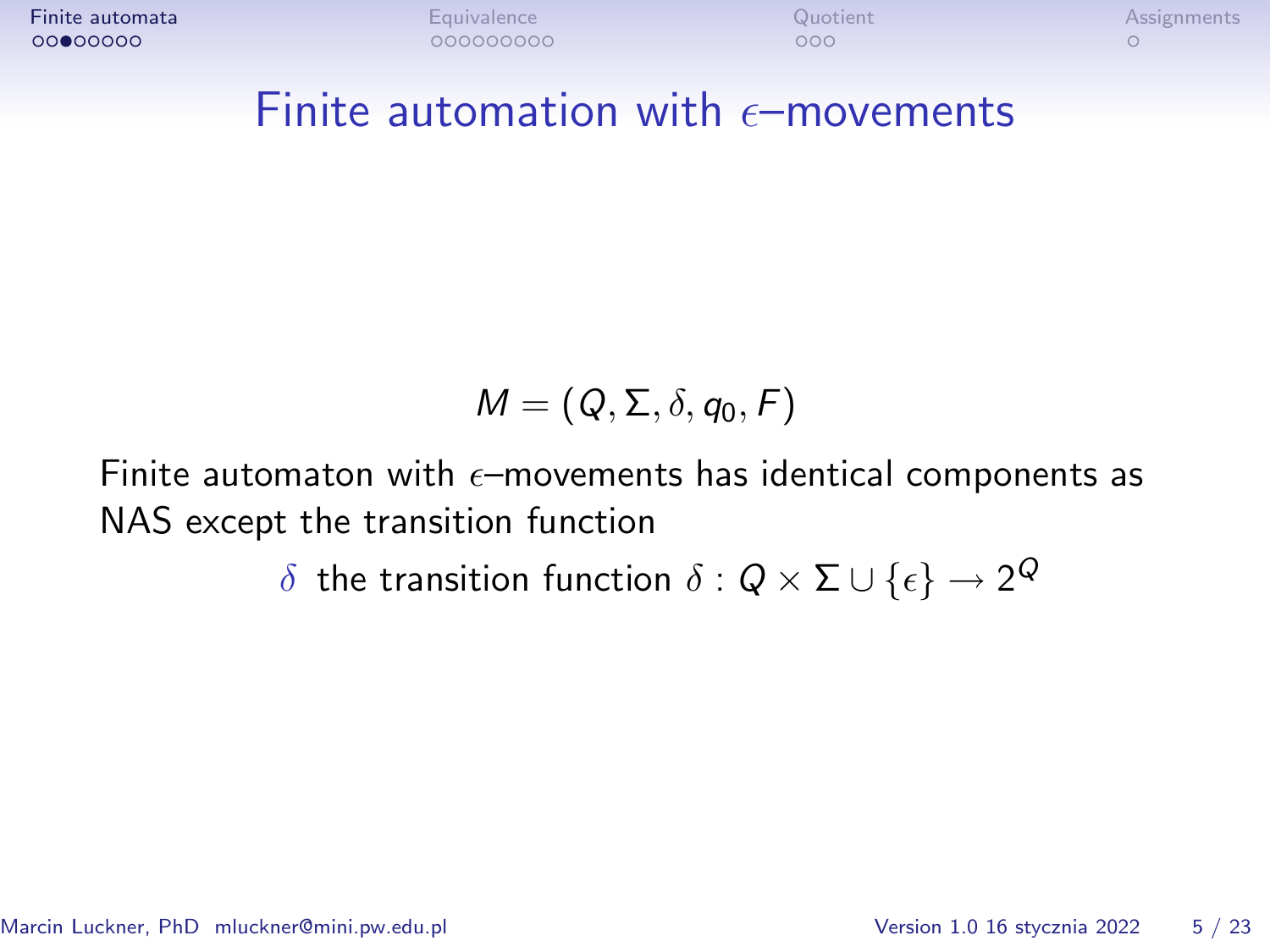

Design deterministic finite automata to recognise the language over alphabet  $\Sigma = \{0, 1\}$  of words without a sequence of three identical letters.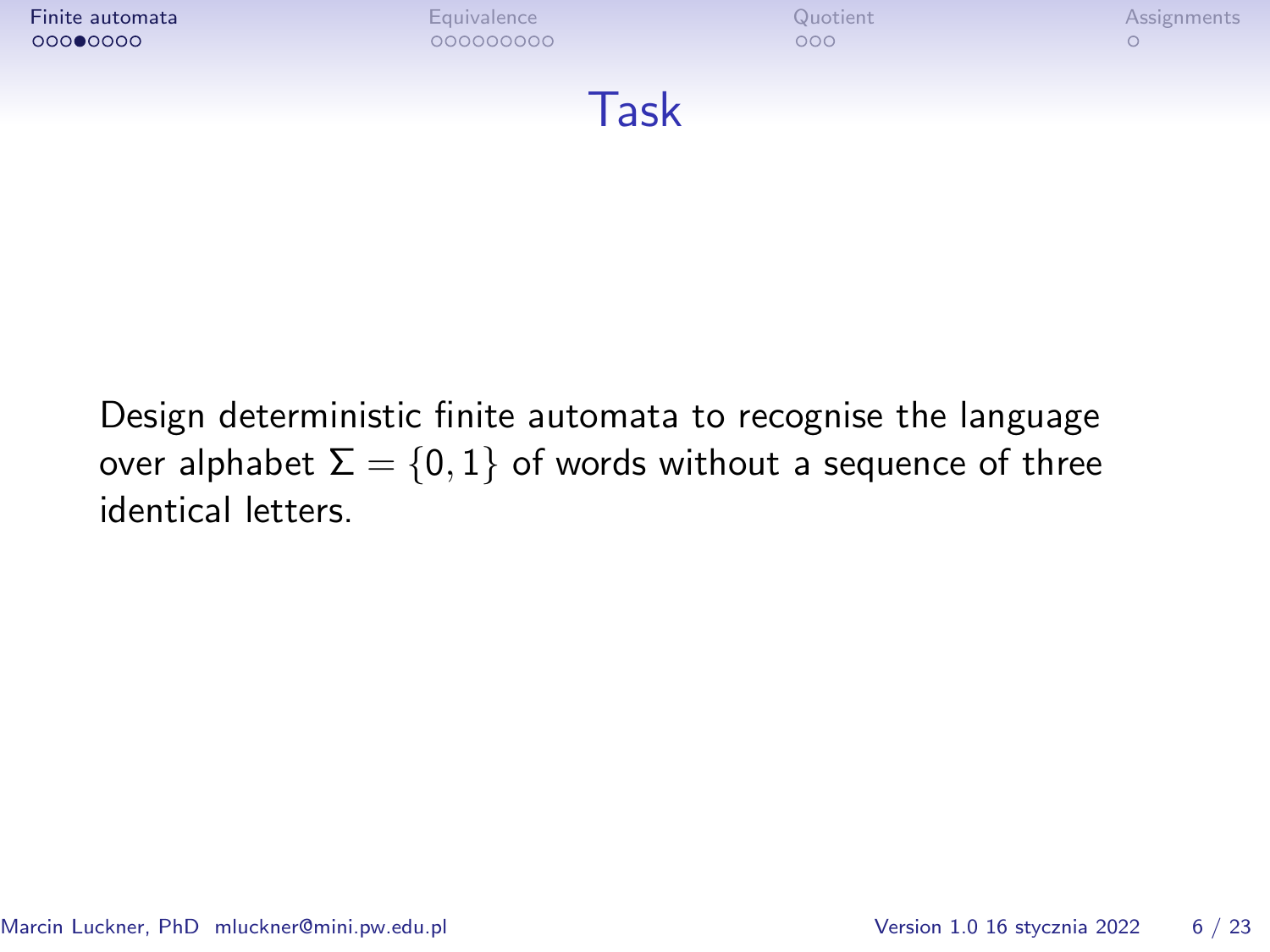# DFA Creation I

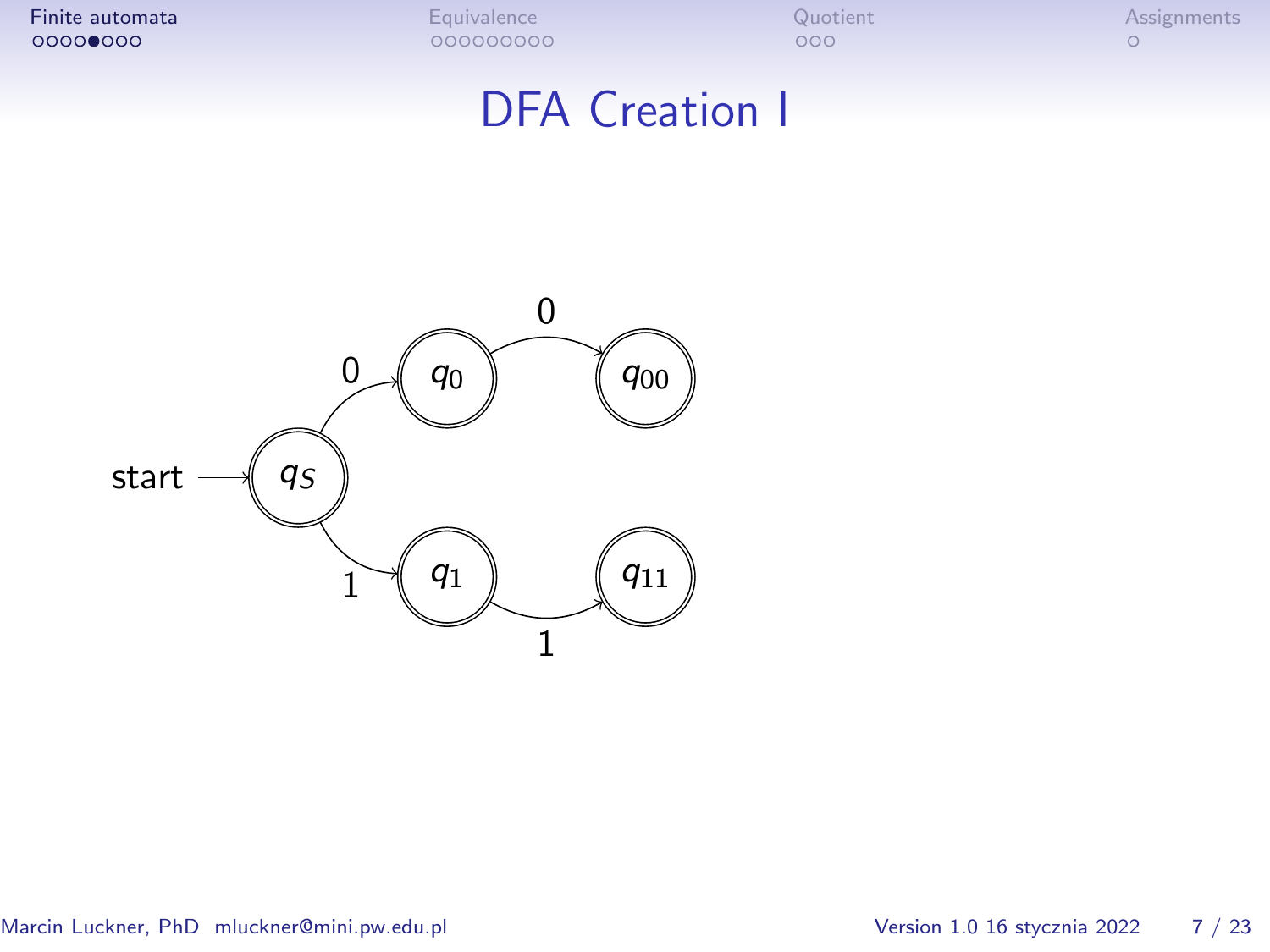# DFA Creation II

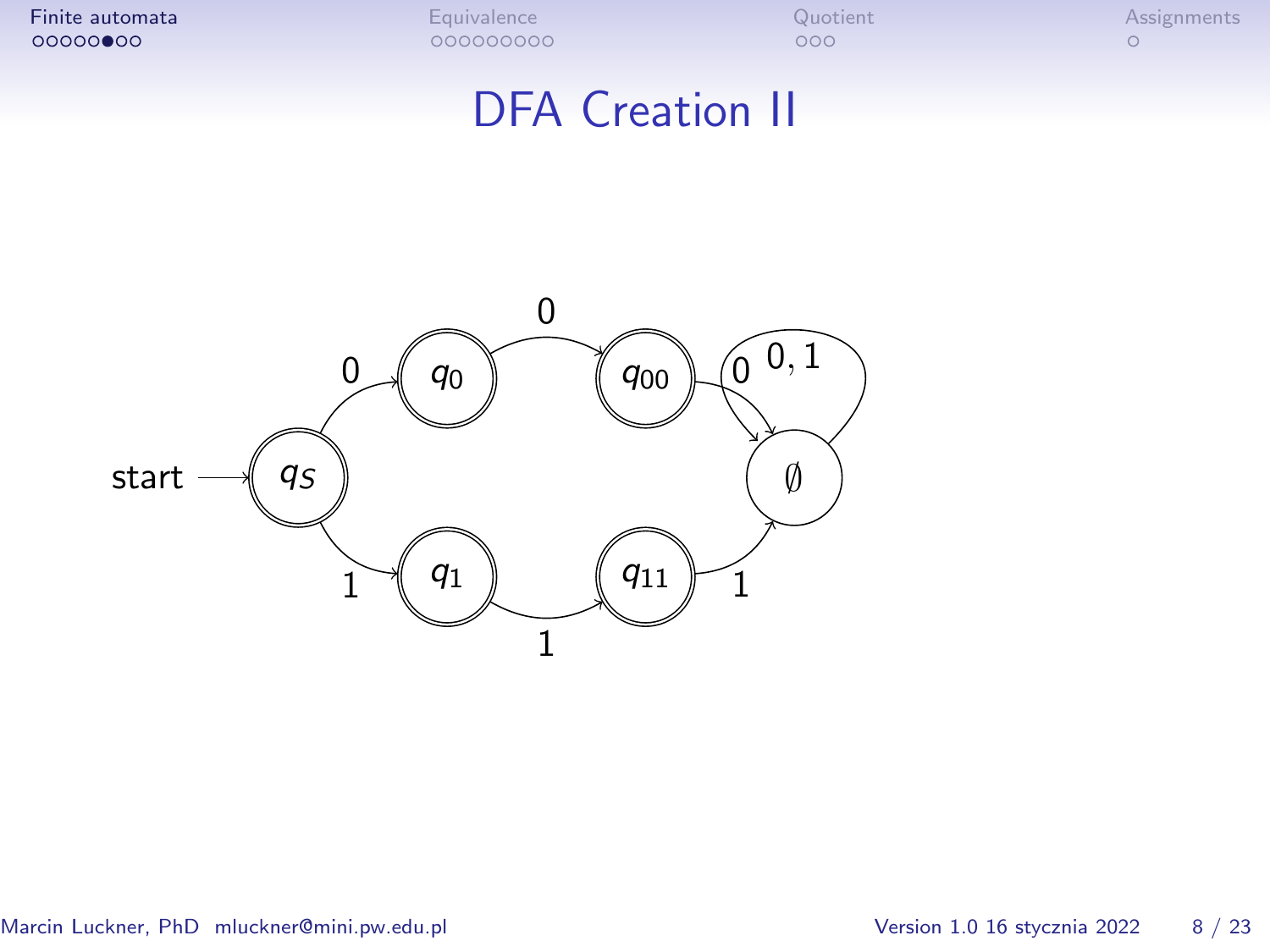# DFA Creation III

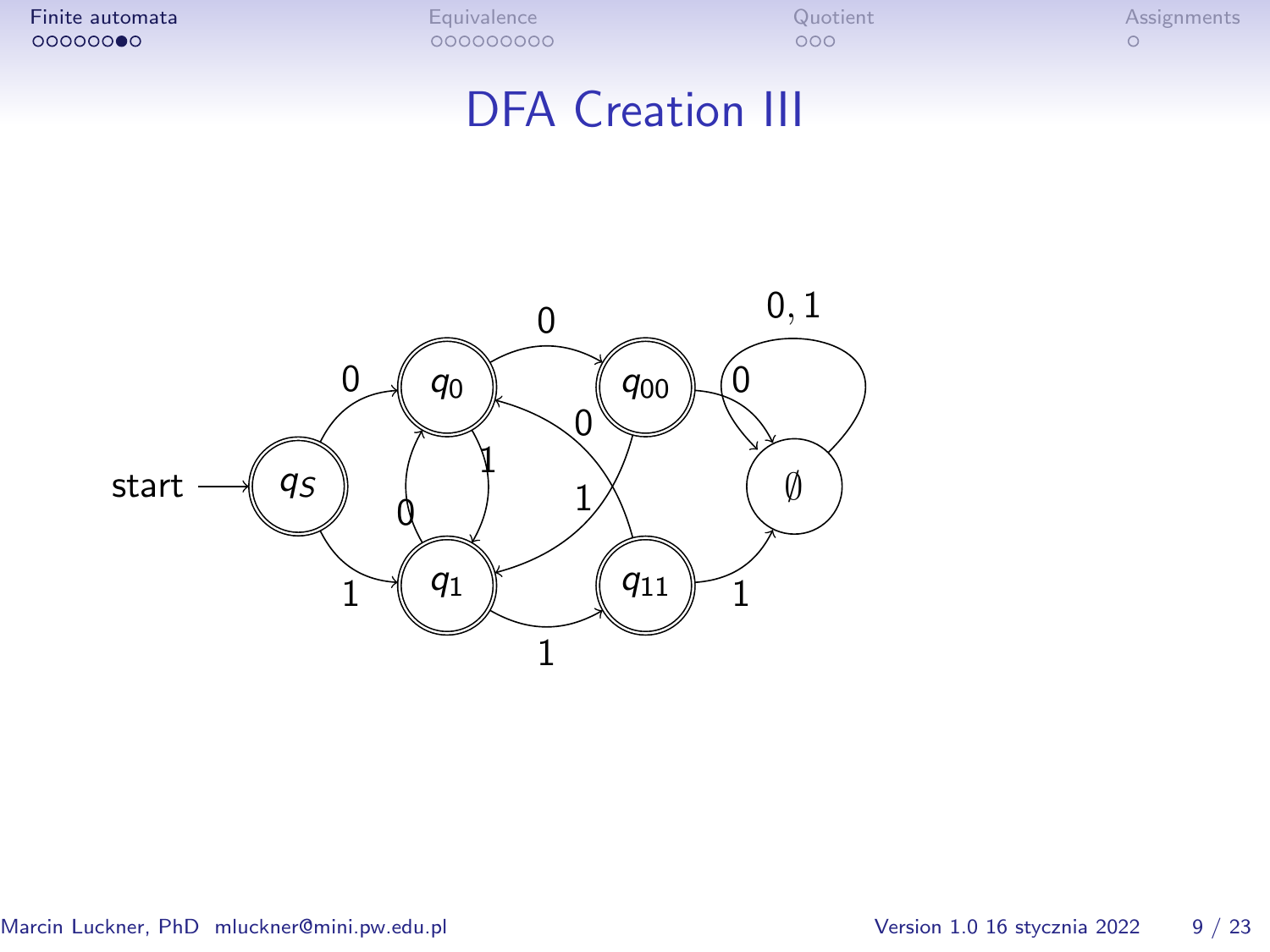| Finite automata | <b>Equivalence</b> | Quotient | Assignments |
|-----------------|--------------------|----------|-------------|
| 00000000        | 000000000          | ೦೦೦      |             |
|                 |                    |          |             |

#### Transition table

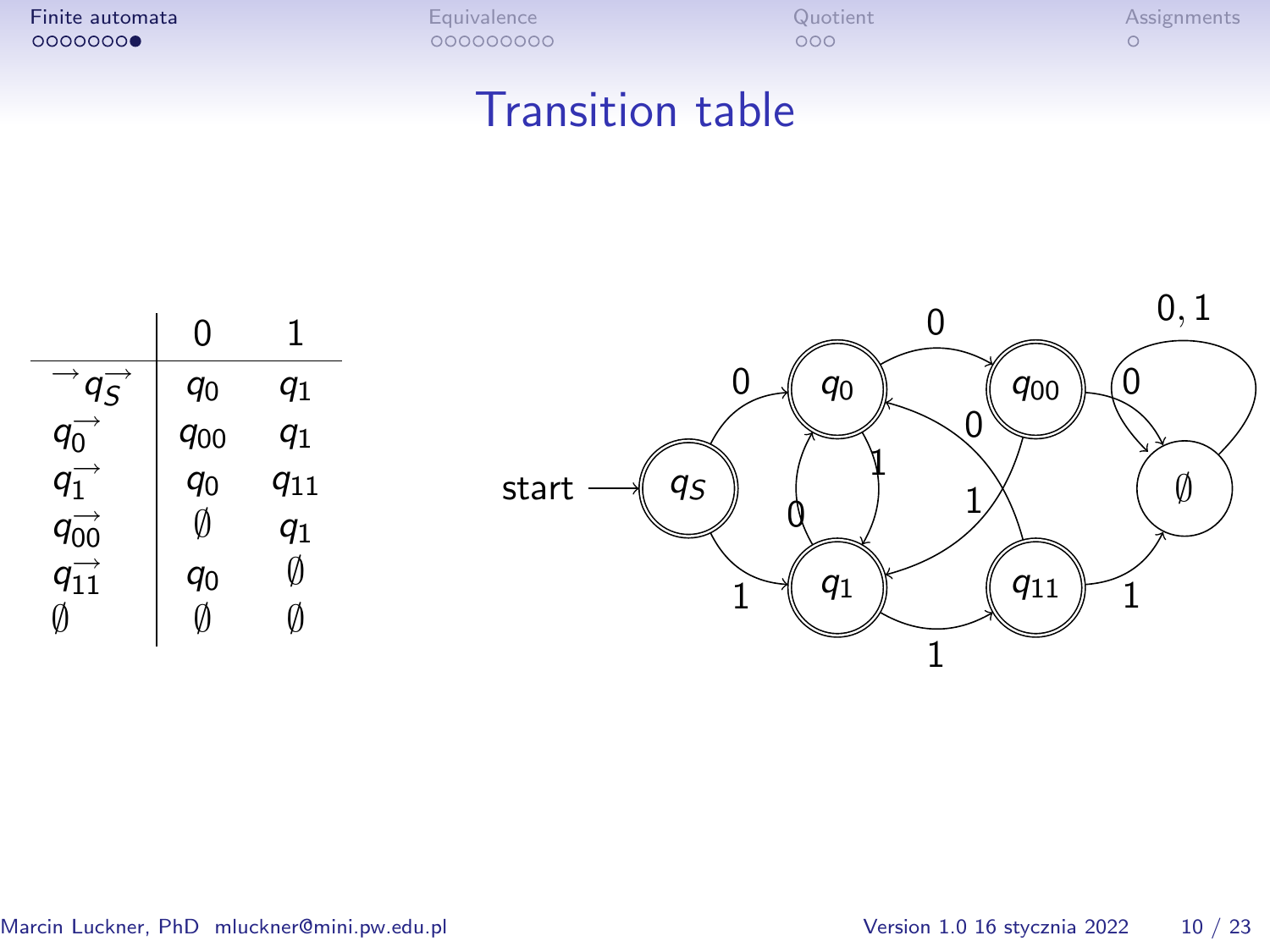# <span id="page-9-0"></span>Equivalence of FA and regular expressions

- 1. If  $L = L(A)$  for some finite automaton A then exists regular expressions r such that  $L = L(r)$ .
- 2. If  $L = L(r)$  for some regular expression r then exists finite automaton A such that  $L = L(A)$ .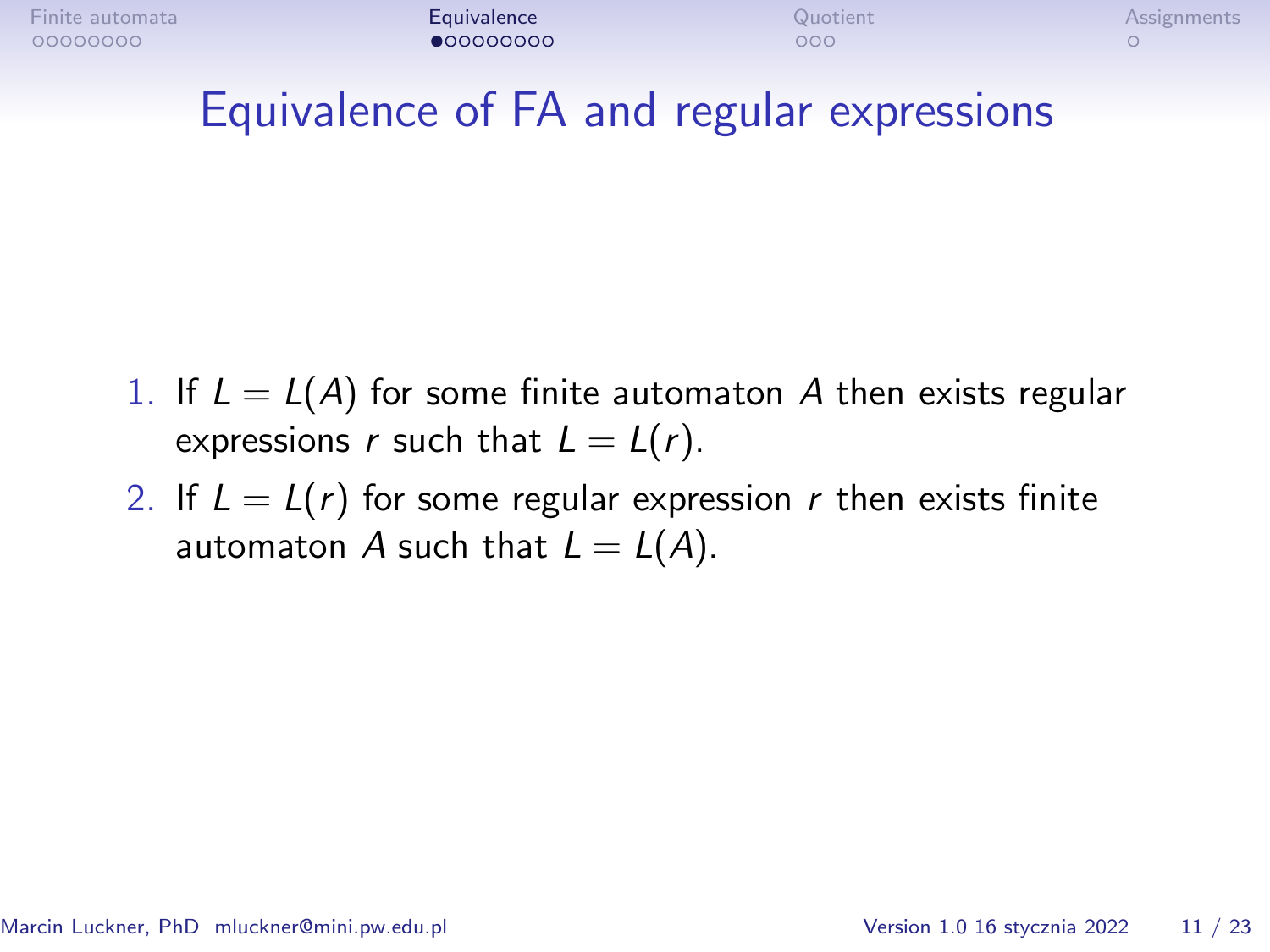# Construction of regular expression from FA I

- Let us enumerate states of DFA A as 1*,* 2*, . . . ,* n.
- $\bullet\,$  Let us define  $R^{(k)}_{ij}$  as a path from state  $i$  to state  $j$  without visiting other states higher than  $k$ .
- We can construct the regular expression equivalent of automaton A using the following induction.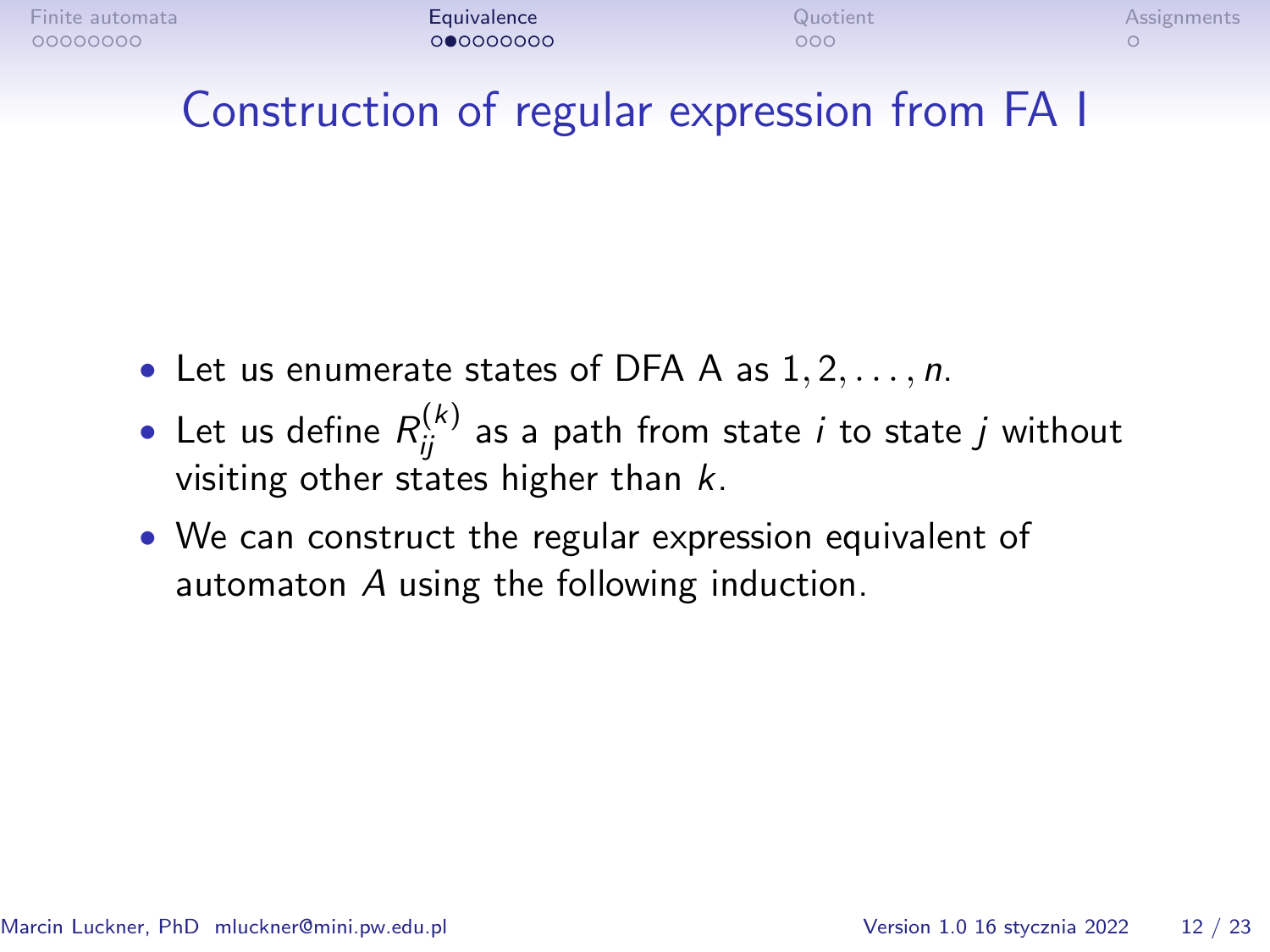# Construction of regular expression from FA II

- Basis  $(k=0)$ :
	- The path cannot visit any other states than  $i$  and  $j$ .
	- If  $i \neq j$ 
		- $\bullet$  If there is no connection between  $i$  and  $j$   $R_{ij}^{(0)} = \emptyset$
		- $\bullet$  If there is a connection between  $i$  and  $j$  labelled by a  $R_{ij}^{(0)}=$  a
		- If there is a connection between  $i$  and  $j$  labelled by  $a_1, a_2, \ldots a_k \ R^{(0)}_{ij} = a_1 + a_2 + \cdots + a_k$
	- If  $i = j$  the expressions are extended by  $\epsilon$  because the path can be traveled without using labelled connections
		- $\bullet$  If there is no connection between  $i$  and  $j$   $R_{ij}^{(0)}=\epsilon$
		- If there is a connection between  $i$  and  $j$  labelled by a  $R^{(0)}_{ij} = \epsilon + \textit{a}$
		- If there is a connection between  $i$  and  $j$  labelled by  $a_1, a_2, \ldots a_k \, R_{ij}^{(0)} = \epsilon + a_1 + a_2 + \cdots + a_k$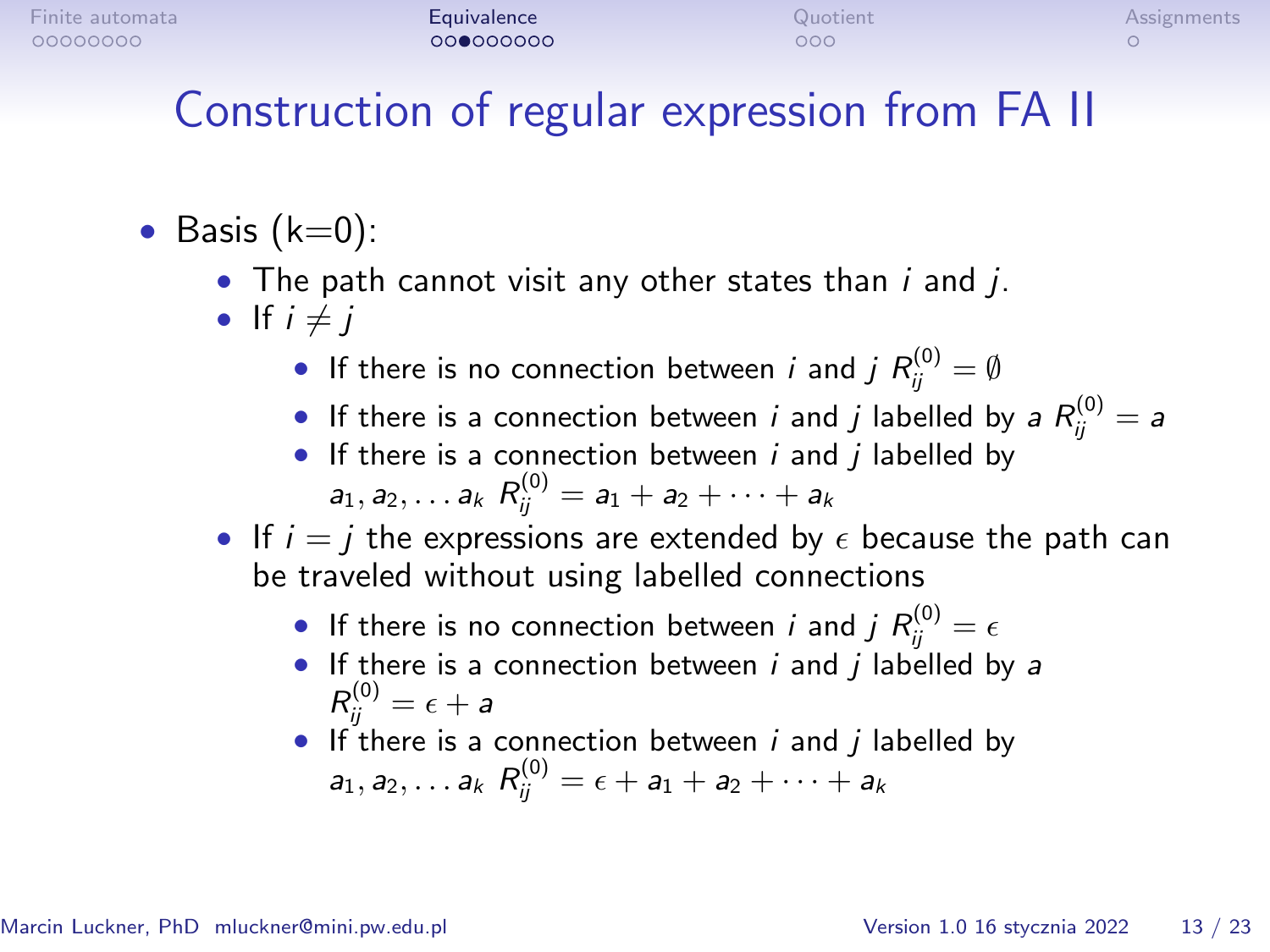# Construction of regular expression from FA III

- Induction for  $R_{ij}^{(k)}$ :
	- The path might not visit state  $k$ . In such a case, it is described as  $R_{ij}^{(k-1)}$ .
	- The path might visit state  $k$  several times. In such a case, it can be described as a concatenation of three paths  $R_{ik}^{(k-1)}$   $\left(R_{kk}^{(k-1)}\right)^*$   $R_{kj}^{(k-1)}$ .
	- Both cases can be summarised as:

$$
R_{ij}^{(k)} = R_{ij}^{(k-1)} + R_{ik}^{(k-1)} \left( R_{kk}^{(k-1)} \right)^* R_{kj}^{(k-1)}
$$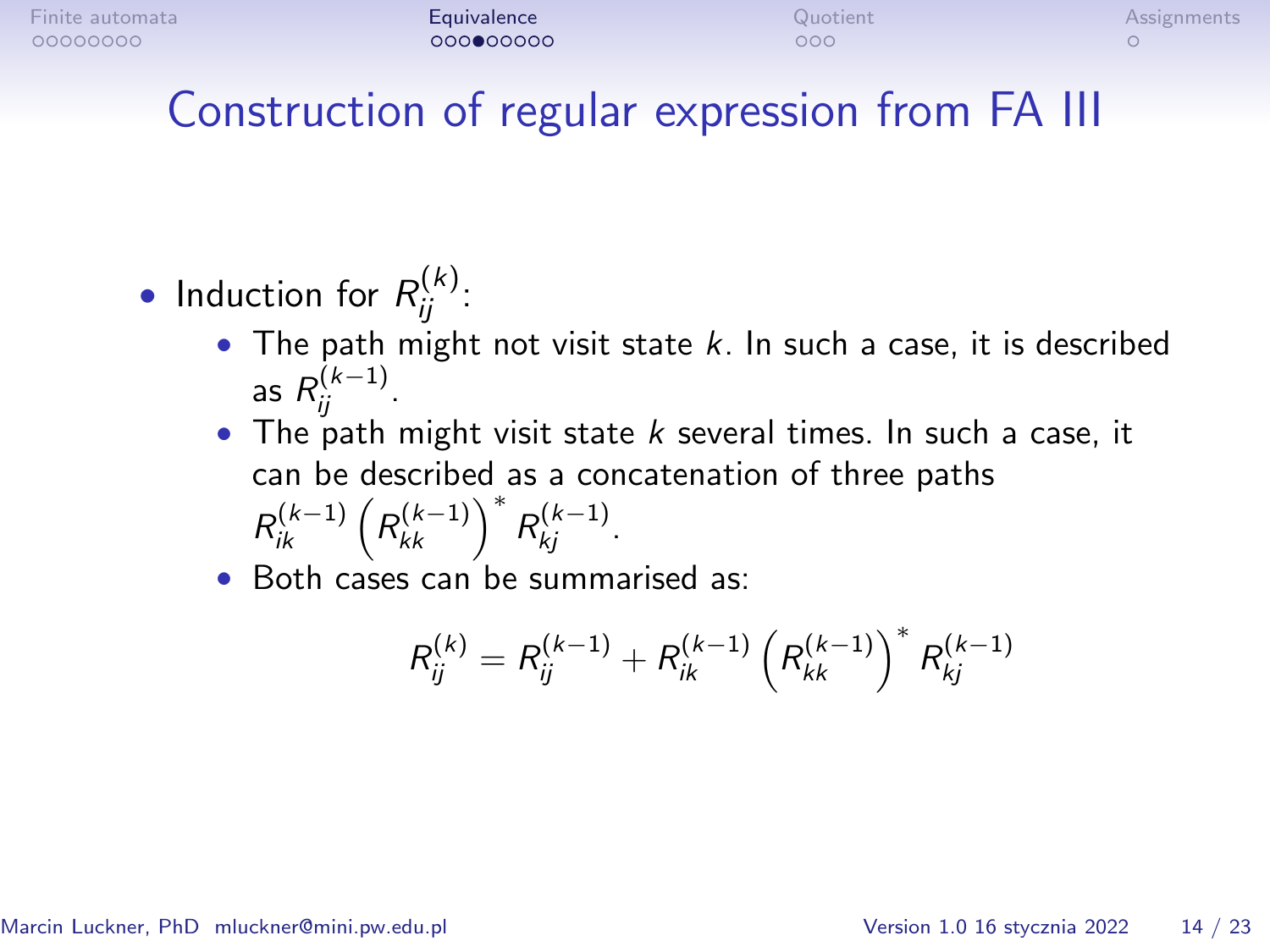| Finite automata | Equivalence | Quotient | Assignments |
|-----------------|-------------|----------|-------------|
| 00000000        | 000000000   | 000      |             |

### Construction of regular expression from FA IV

- $\bullet$  Let's assume that DFA A with *n* states has the initial state 1 and the final states  $f_1, f_2, \ldots, f_m$ .
- The regular expression equivalent to the A is an alternative

$$
R = R_{1f_1}^{(n)} + R_{1f_2}^{(n)} + \cdots + R_{1f_m}^{(n)}
$$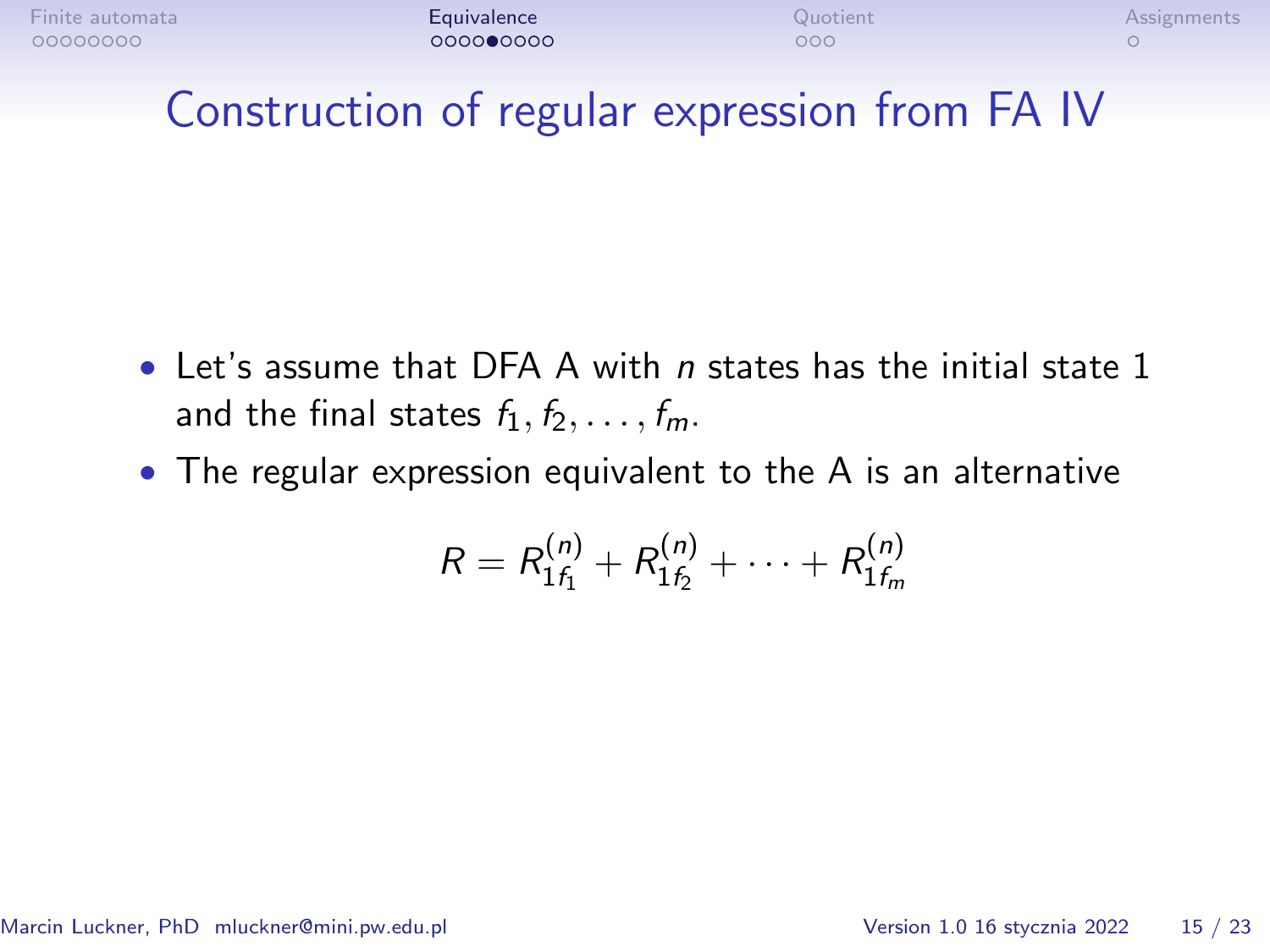### Construction of regular expression example

The language over alphabet  $\Sigma = \{0, 1\}$  that accepts words with at least one zero.  $(0)$ 

|                   | $R_{11}^{(0)}$       | $\epsilon+1$                                                          |
|-------------------|----------------------|-----------------------------------------------------------------------|
|                   | $R_{12}^{(0)}$       | 0                                                                     |
|                   | $R_{21}^{(0)}$       | Ø                                                                     |
| 0                 | $R_{22}^{(0)}$       | $\epsilon + 0 + 1$                                                    |
|                   | $R_{11}^{(1)}$       | $\epsilon+1+(\epsilon+1)(\epsilon+1)^*(\epsilon+1)=1^*$               |
|                   | $R_{12}^{(1)}$       | $0 + (\epsilon + 1)(\epsilon + 1)^*0 = 1^*0$                          |
| а2<br>start<br>αI | $R_{21}^{(\bar{1})}$ | $\emptyset + \emptyset(\epsilon + 1)^*(\epsilon + 1) = \emptyset$     |
|                   | $R_{22}^{(\bar{1})}$ | $\epsilon + 0 + 1 + \emptyset (\epsilon + 1)^* 00 = \epsilon + 0 + 1$ |
|                   | $R_{12}^{(2)}$       | $1^*0+1^*0(\epsilon+0+1)^*(\epsilon+0+1)$                             |
|                   |                      | $= 1*0(0+1)*$                                                         |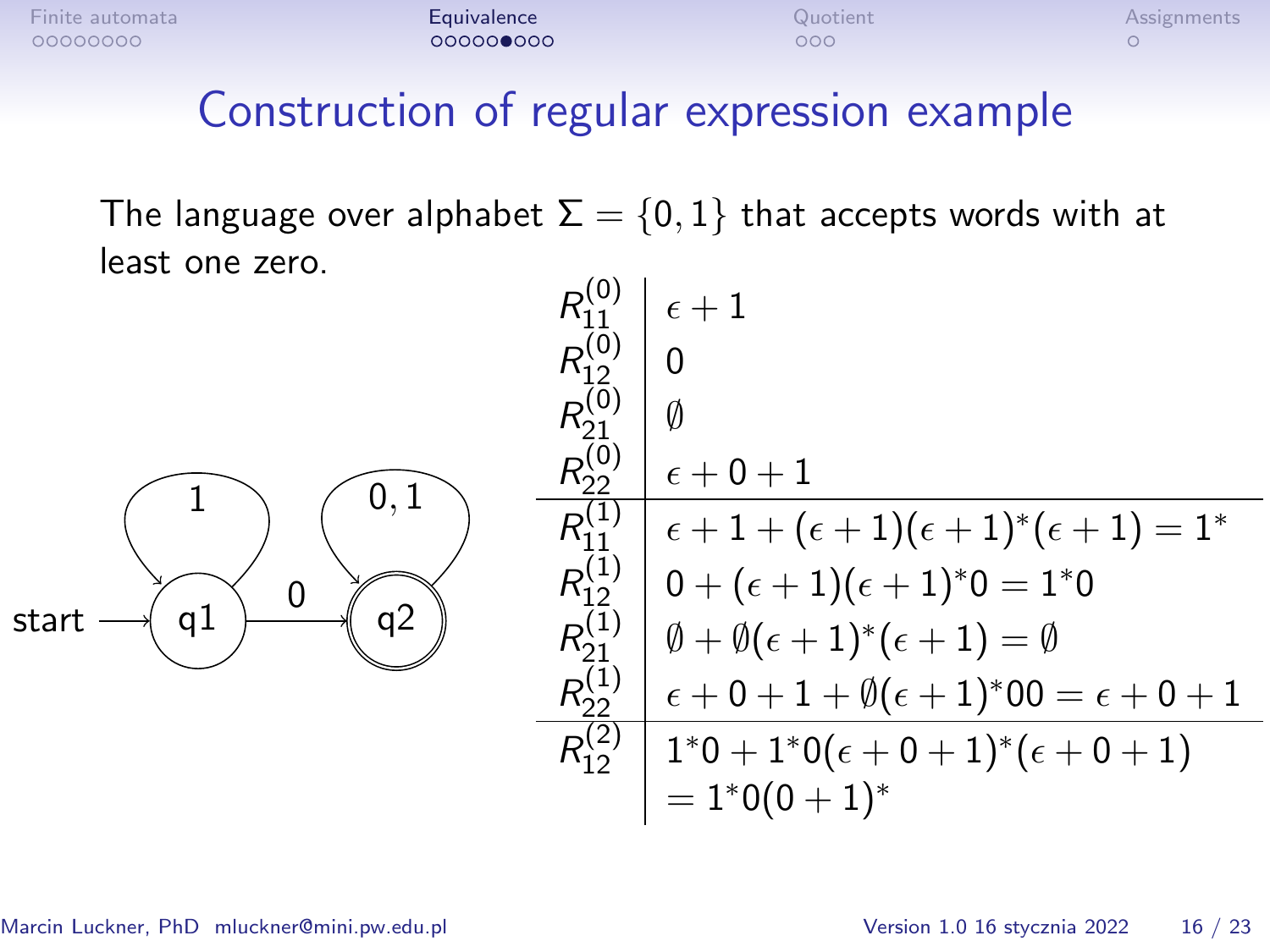# Construction of FA from regular expression I

A regular expression over an alphabet  $\Sigma$  is a construct defined as follows

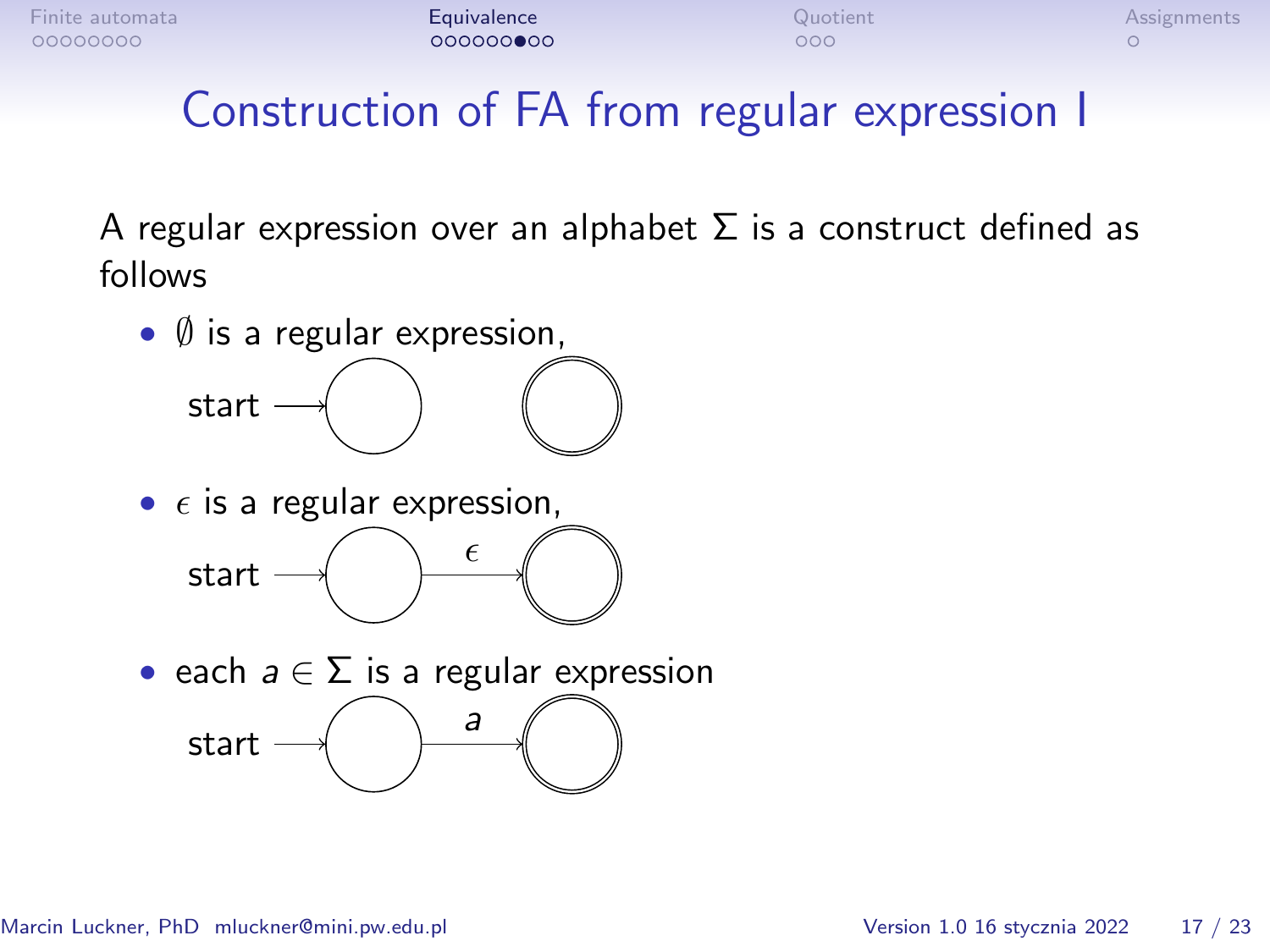| Finite automata | Equivalence | Quotient | Assignments |
|-----------------|-------------|----------|-------------|
| 00000000        | 000000000   | 000      |             |

# Construction of FA from regular expression II

if  $r$  and  $s$  are regular expressions then the following structures are also regular expressions

•  $(r + s)$  the sum of regular expressions

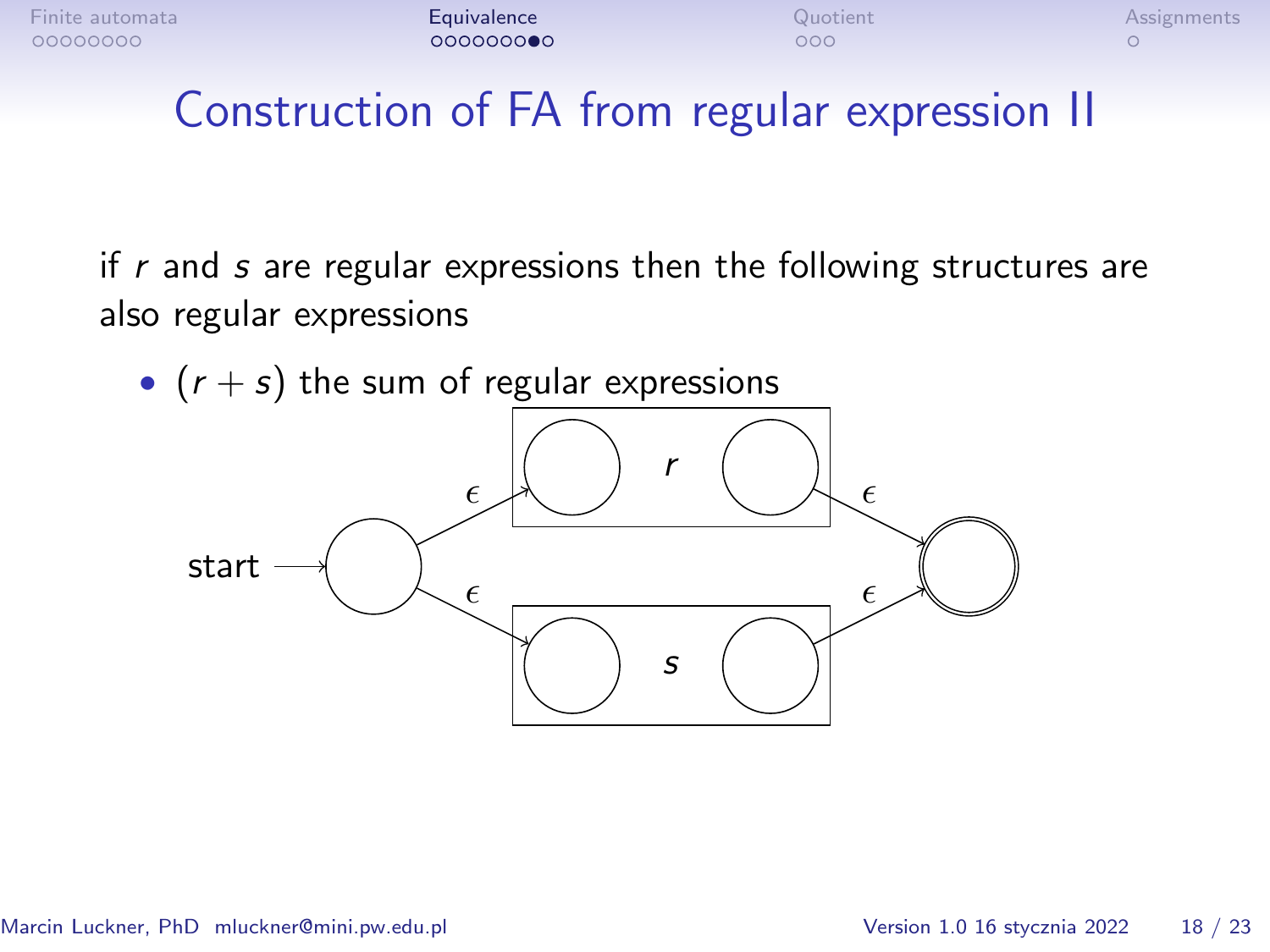

# Construction of FA from regular expression III

if  $r$  and  $s$  are regular expressions then the following structures are also regular expressions

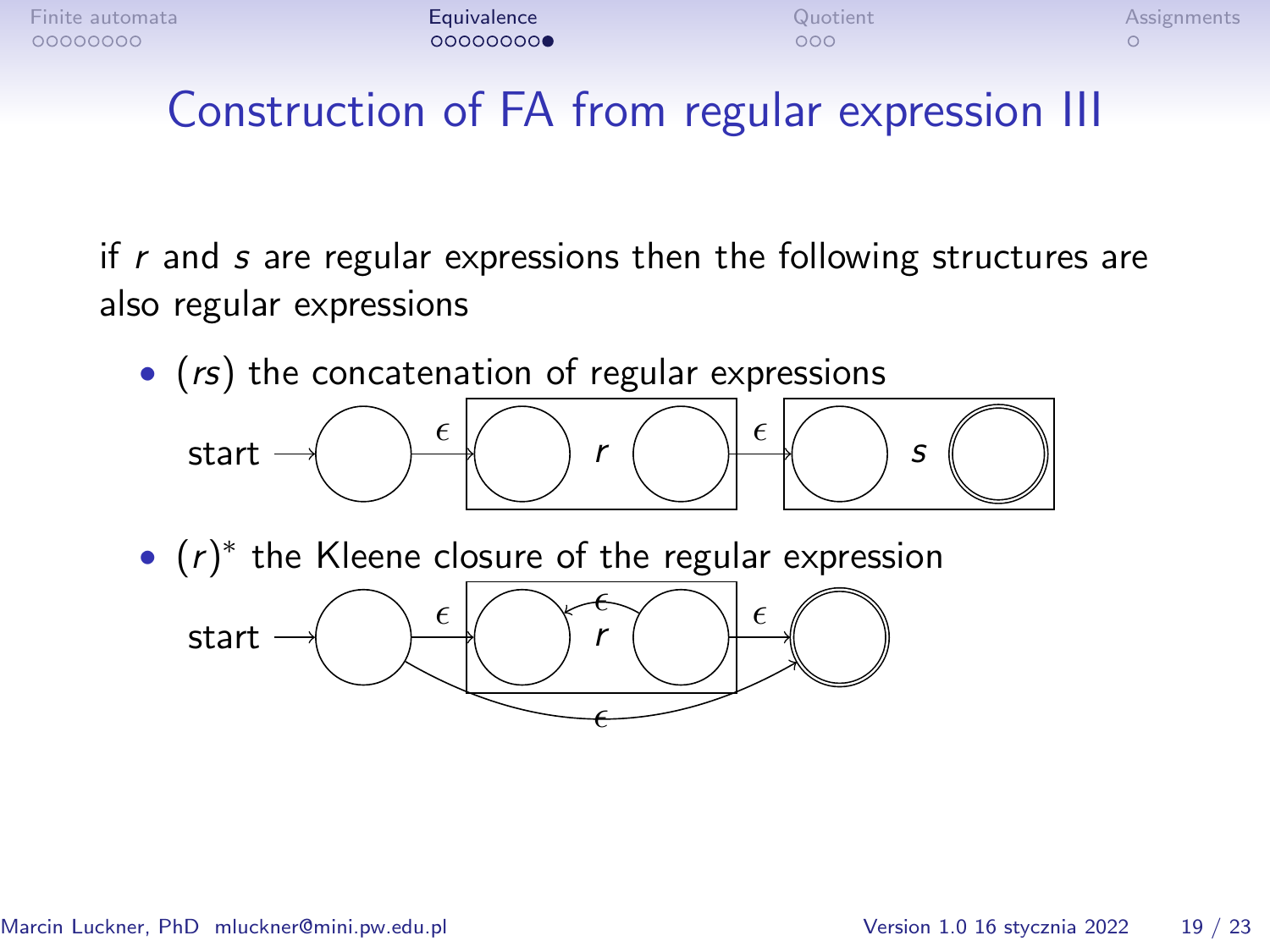# Quotient of languages

<span id="page-18-0"></span>• The right quotient of a language  $L_1$  with a language  $L_2$  is the language  $L_1/L_2$  consisting of such words over the alphabet  $\Sigma$ , which concatenated to words of the dividend give words of the divisor:

$$
L_1/L_2 = \{y \in \Sigma^* : (\exists x \in L_2) yx \in L_1\}
$$

• The left quotient of a language  $L_1$  with a language  $L_2$  is the language  $L_1 \backslash L_2$  consisting of such words over the alphabet  $\Sigma$ words, which concatenated to words of the divisor give words of the dividend:

$$
\mathit{L}_1 \backslash \mathit{L}_2 = \{y \in \Sigma^* : (\exists x \in \mathit{L}_2) xy \in \mathit{L}_1\}
$$

• The left quotient can be used to create a minimal automation (concerning the number of states).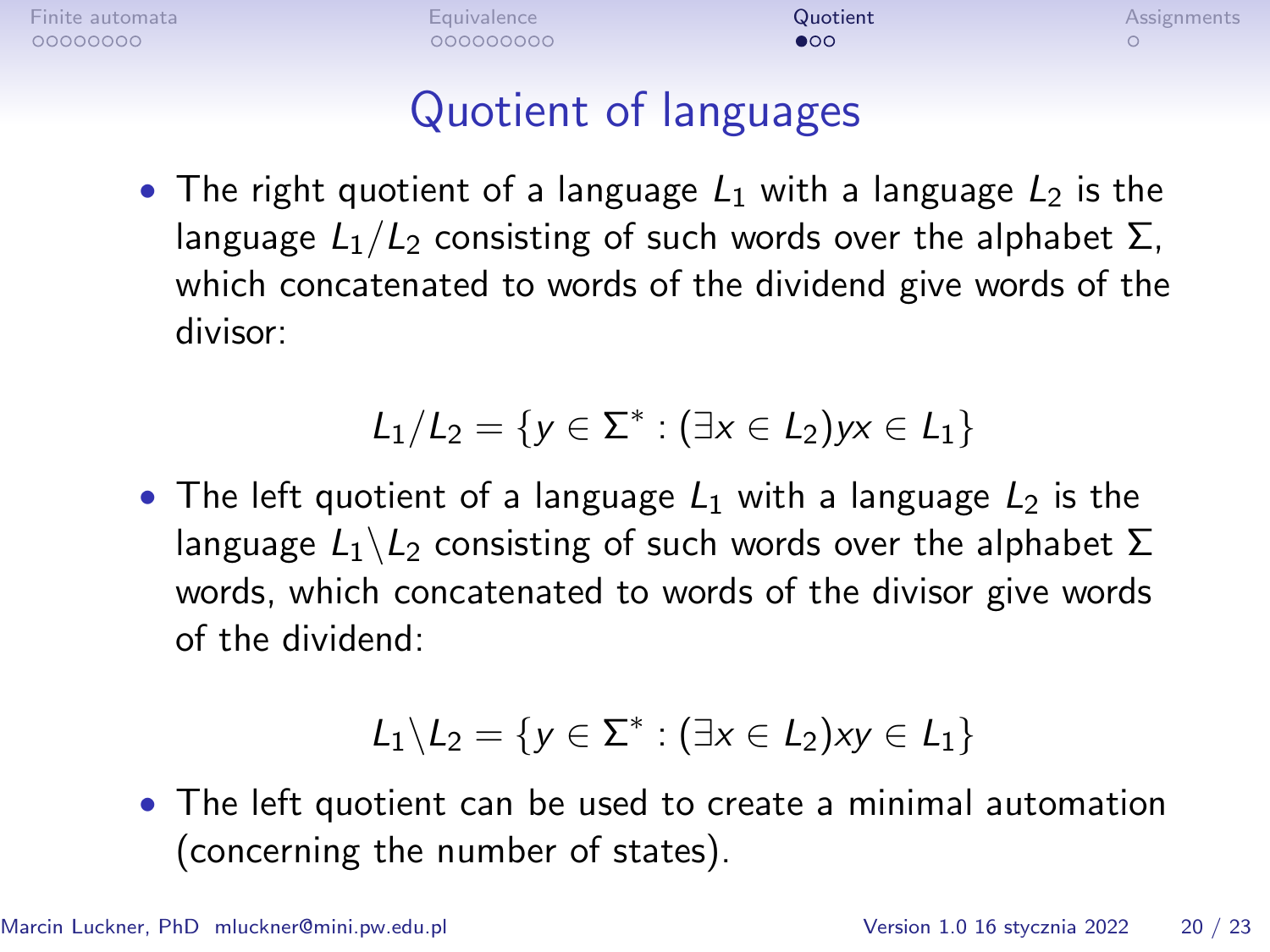a b

 $q_1$   $q_2$ 

*∅ ∅*

# Example

a *∗* b *∗* a

$$
r_0 = a^*b^*a
$$
  
\n
$$
r_0 \setminus a = a^*b^*a + \epsilon = r_1
$$
  
\n
$$
r_0 \setminus b = b^*a = r_2
$$
  
\n
$$
r_1 \setminus a = a^*b^*a + \epsilon = r_1
$$
  
\n
$$
r_1 \setminus b = b^*a = r_2
$$
  
\n
$$
r_2 \setminus a = \epsilon = r_3
$$
  
\n
$$
r_2 \setminus b = b^*a = r_2
$$
  
\n
$$
r_3 \setminus a = \emptyset
$$
  
\n
$$
r_3 \setminus b = \emptyset
$$
  
\n
$$
\emptyset \setminus a = \emptyset
$$
  
\n
$$
\emptyset \setminus b = \emptyset
$$
  
\n
$$
\emptyset \setminus b = \emptyset
$$
  
\n
$$
\emptyset \setminus b = \emptyset
$$

Marcin Luckner, PhD mluckner@mini.pw.edu.pl Version 1.0 16 stycznia 2022 21 / 23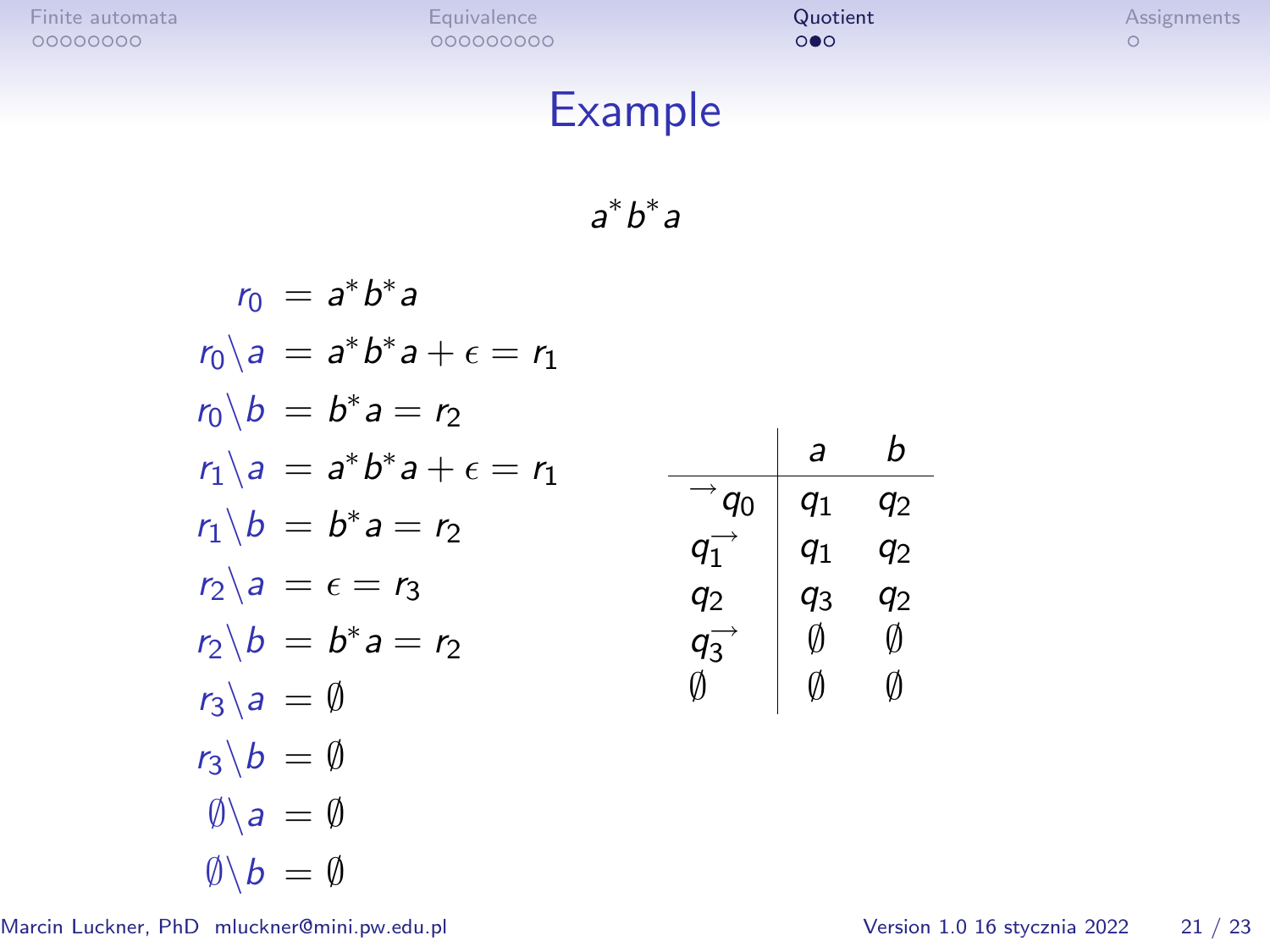# Created DFA



- The created automaton has the number of states equal to the number of classes in the Mynhil-Nerode theorem.
	- Each state groups all words from Σ *∗* that generated starting from the initial state and ending in the state.
	- Each state represents a regular expression that generates a suffix supplementing the words to a word from the language.
- Therefore any state can be removed.